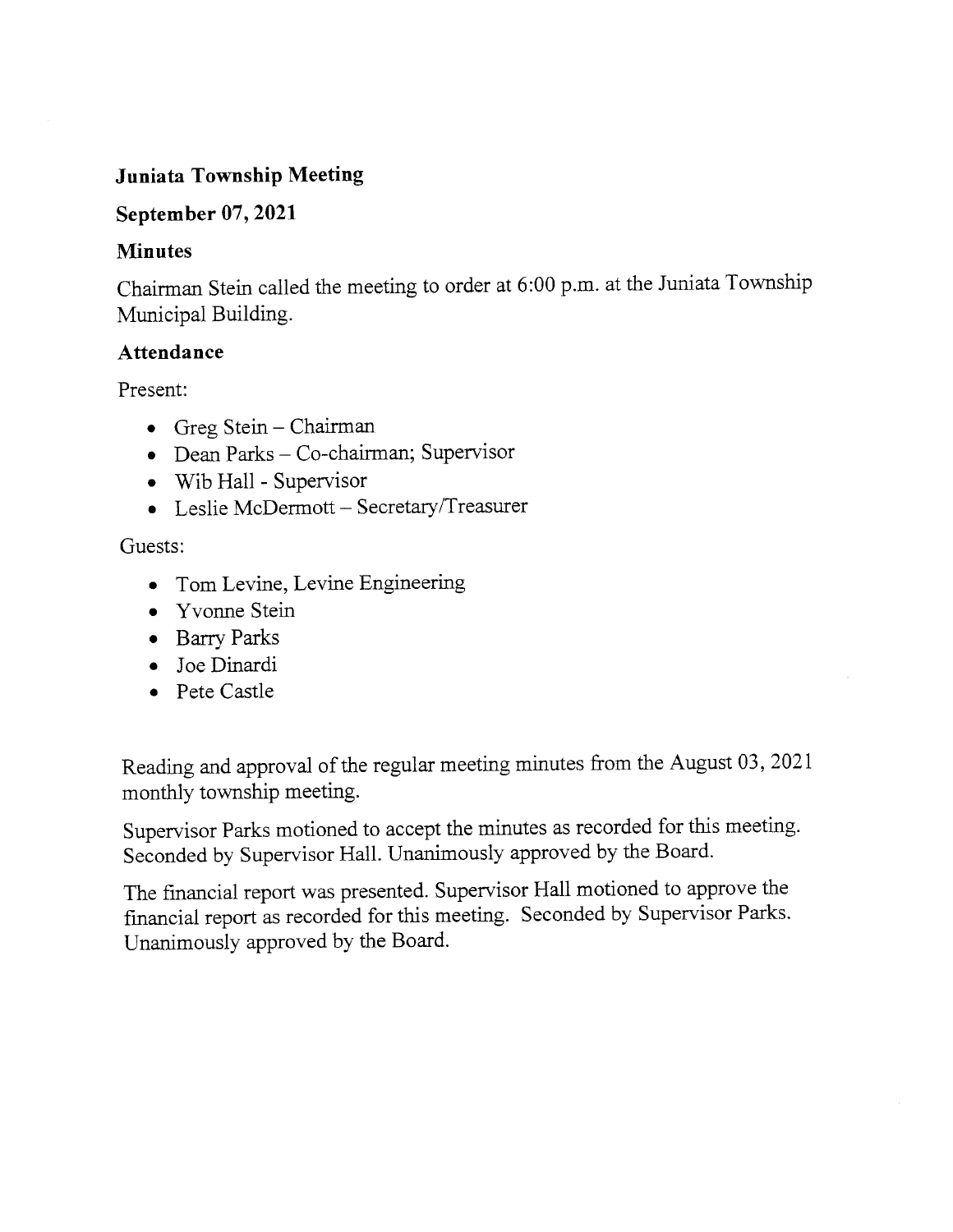#### PUBLIC FORUM: RIDGE VEW Dinex Ridge Campground

- . Plans for campground were filed with Tom tevine. He made sure plans were complete and sent set to Huntingdon County Planning
- . Reviewed drawings, spoke with the engineer from Hawbaker's and sent him marked up plans and a comment letter.
- o Plan set is under review by Tom and the county planning office.
- . Tom reviewed township's ordinance" The project is consistent with ordinance.
- Many steps need completed before approval. Still need approvals from Huntingdon County Conservation District and DEP.
- . Board of Supervisors must deny or approve plan within 90 days. Owners may request a time extension.

# Castle

o Pete Castle attended the meeting to inquire about building permits. Supervisors provided him with Jamie's contact information.

# NEW BUSINESS:

# TCC Appointment Resolution

- Act 32 requires the governing bodies of townships to appoint one voting delegate to be township's tax collection committee representative.
- . Julie Johns, Walker Township Secretary, has agreed to take this position. Therefore, a resolution is needed to appoint her as the TCC representative/voting delegate.

Supervisor Hall made a motion to approve Resolution202l-03 appointing Juiie Johns as the township's TCC representative/voting delegate for Huntingdon Area School District municipalities and boroughs. Seconded by Supervisor Parks. Unanimously approved by the board.

### New Employee

- e Shanon Boyle resigned and Michael Grandusky was hired to replace her at <sup>a</sup> rate of \$15.O0/hour.
- o Will schedule drug testing for Mike.

Supervisor Parks motioned to approve the hiring of Michael Grandusky at a rate of S15.0O/hour. Seconded by Supervisor Hall. Unanimously approved by the Board.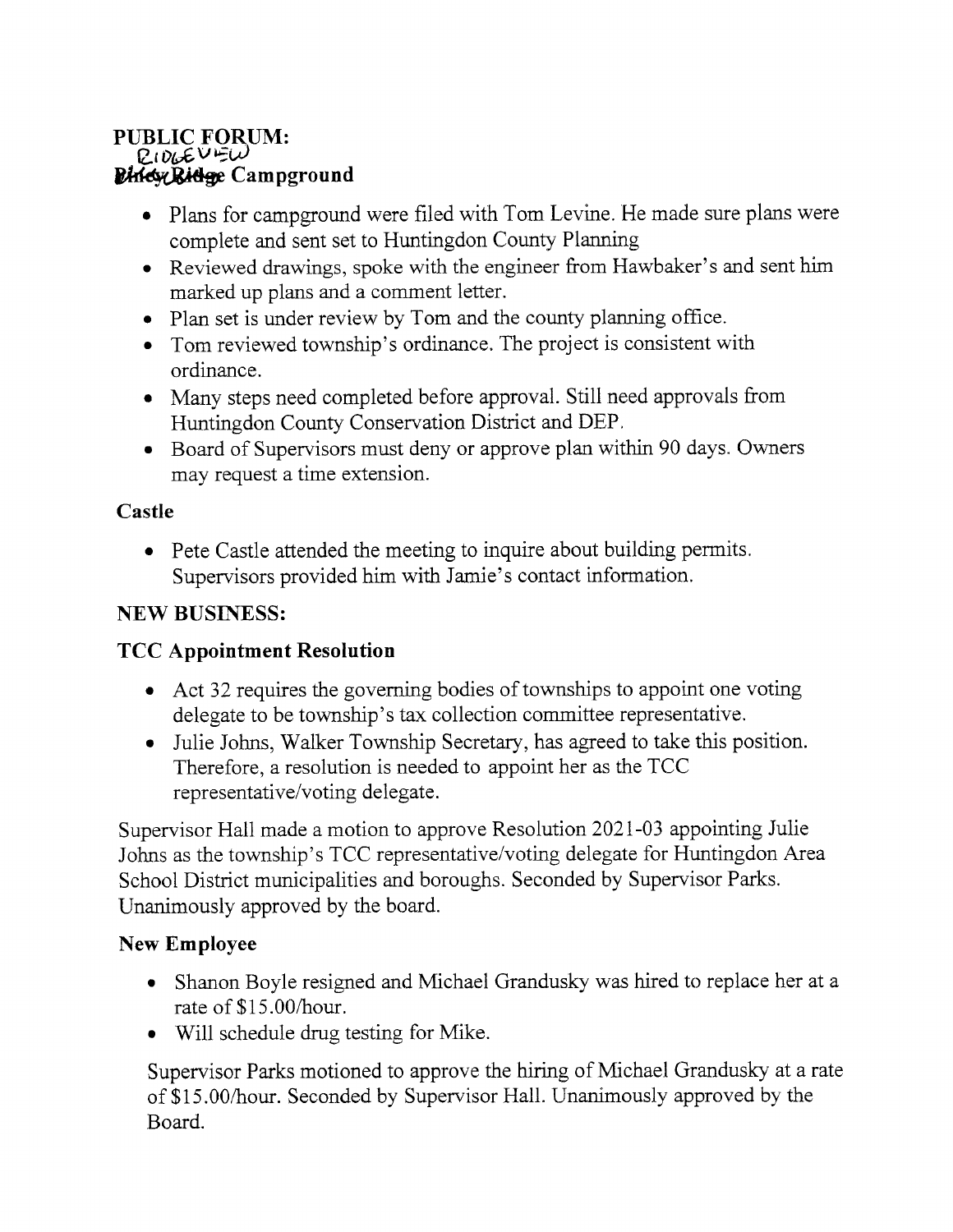# OLD BUSINESS

### Posting Meeting Agendas

o Agendas must be posted at the township building 24 hours in advance of the meeting.

# Examination of Liquid Fuels Tax Fund for the period January 1,2019 to December 31, 2020

• Completed, no findings.

### PSAT Website

• Supervisor Stein is working with PSATs to develop website.

### American Rescue Plan Funding for Townships

- o Supervisor Stein mailed the letter that he wrote to Senator John Joyce on August 12, 2021. Received confirmation of receipt on August 20, 2021.
- o Supervisor Stein will follow up with a telephone call.

### Amusement Tax

• No new developments.

### Jill Jones Property

• Solicitor Newfield is in the process of preparing letter of violation

### Construction Code Enforcement

- o Received a call to replace a deck at the house next to Corbin's Bridge on Point Road. Met with contractor on site but have not heard back from them.
- . Gave Nick info on Jill Jones rental
- o Received preliminary drawings for Ridgeview Campground.
- . Andy from GHD emailed regarding sewage flows for campground. DEP says 100 gpd per site. They have flow meter date from similar campgrounds that show 30 gpd per site. We could allow mid 30 gpd for flows. Should speak with owners about flows before giving approval to numbers.
- Larry Baker, perc testing for lot on Ripka Road.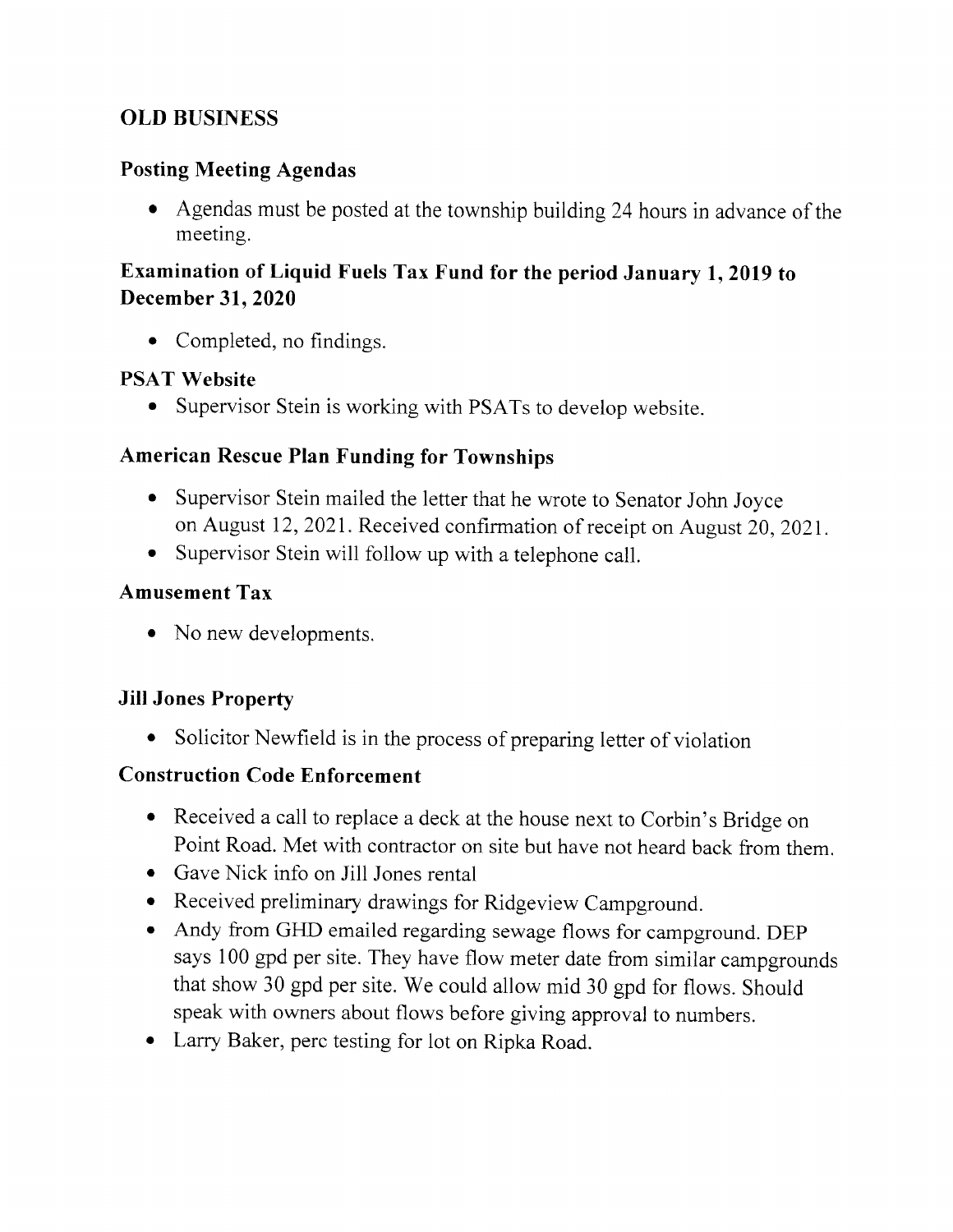# Planning Commission

• No Report.

# Road Master Report

- Striped roads from township line to Overlook.
- . Blacktop River Road
- 
- Penn Township is going to mow Baker's Hollow in the next couple days.<br>• Terry Hawn has not mowed township yet. He is waiting on part for tractor.
- Working on Mountain Road
- o Lost berm at Stone House on point Road from flooding.
- o When finished on Mountain Road, guys will work on cleaning ditches and cross drains.

# Supervisor Report

- Supervisor Stein would like to get road signs made listing the township's website address and contact information to place at points throughout to the township.
- o Need new signs listing the township's contact telephone number.
- Supervisor Stein will get pricing for next meeting.

Supervisor Hall motioned to adjourn the meeting  $@$  7:40 p.m. Seconded by Supervisor Parks.

Next meeting will be held October 05, 2021 @ 6:00 p.m.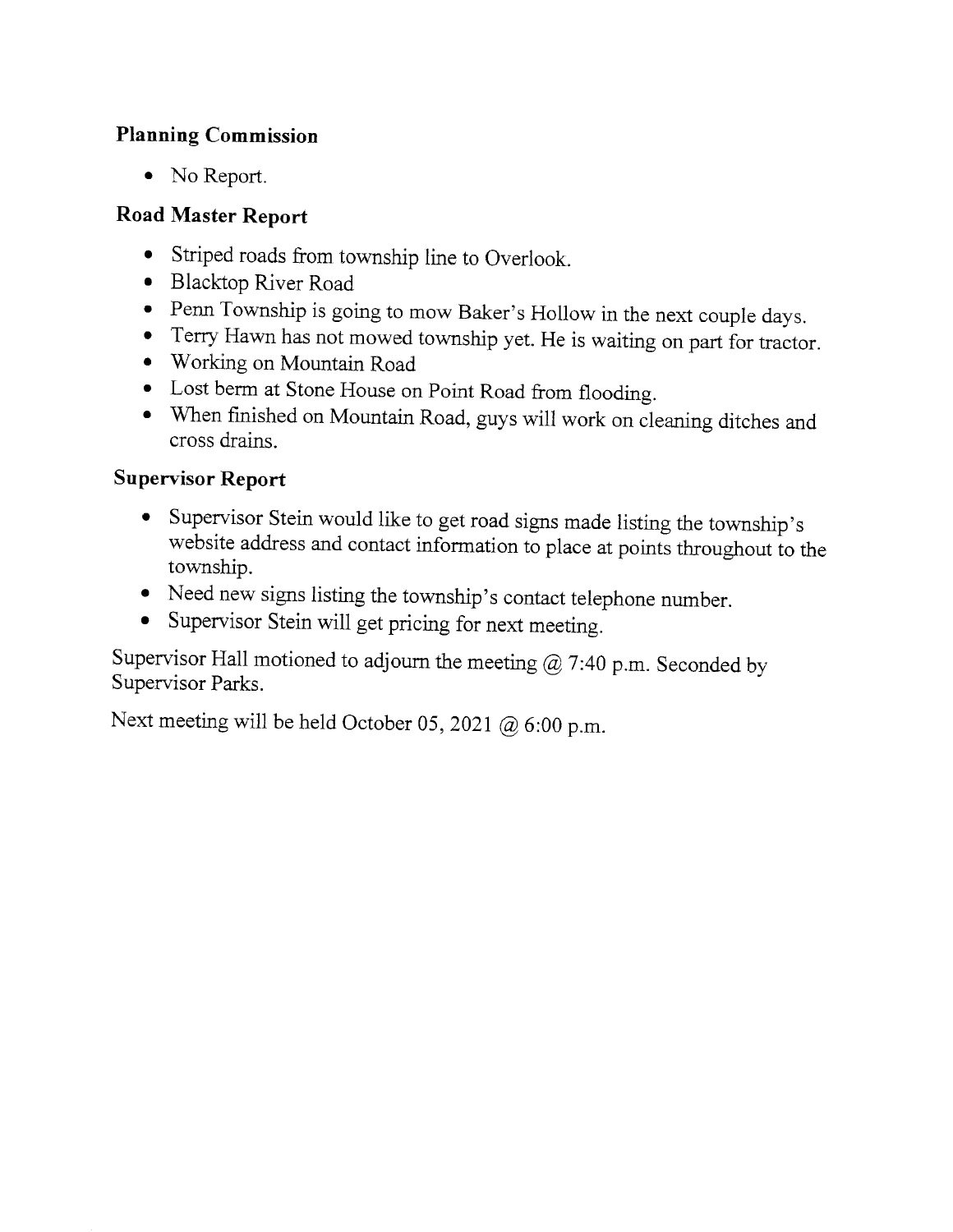9:30 AM

10/05/21

Cash Basis

#### BOARD OF SUPERVISORS JUNIATA TWP HUNTINGDON COUNTY

#### Profit & Loss by Class

September 2021

|                                                                                                                                                                                         | General Fund                        | <b>State Fund</b>            |        | <b>TOTAL</b>                        |
|-----------------------------------------------------------------------------------------------------------------------------------------------------------------------------------------|-------------------------------------|------------------------------|--------|-------------------------------------|
| Ordinary Income/Expense<br>income                                                                                                                                                       |                                     |                              |        |                                     |
| <b>GENERAL FUND INCOME</b><br>G355.07 · Foreign Fire Insurance Tax Dist<br>G361.30 Zoning Subdivision & Land Devel                                                                      | 3,605.17<br>150.00                  | 0.00<br>0.00                 |        | 3,605.17<br>150.00                  |
| <b>Total GENERAL FUND INCOME</b>                                                                                                                                                        | 3,755.17                            |                              | 0.00   | 3,755.17                            |
| <b>STATE FUND INCOME</b><br>S431.00 · INTEREST EARNINGS.<br>S431.01 Interest on Checking                                                                                                | 0.00                                | 1.70                         |        | 1.70                                |
| Total S431.00 INTEREST EARNINGS.                                                                                                                                                        | 0.00                                | 1.70                         |        | 1.70                                |
| <b>Total STATE FUND INCOME</b>                                                                                                                                                          | 0.00                                |                              | 1.70   | 1.70                                |
| G310.00 PER CAPITA TAXES<br>G310.03 · Per Capita Delinquent                                                                                                                             | 52.50                               | 0.00                         |        | 52.50                               |
| Total G310.00 · PER CAPITA TAXES                                                                                                                                                        | 52.50                               |                              | 0.00   | 52.50                               |
| G310.10 · Real Estate Transfer Tax<br>G310.20 - EARNED INCOME TAX                                                                                                                       | 3.434.90                            |                              | 0.00   | 3,434.90                            |
| G310.21 · Earned Income Tax Current Year<br>G310.22 · Earned Income Tax Prior Year                                                                                                      | 4,007.26<br>$-21.52$                | 0.00<br>0.00                 |        | 4,007.26<br>$-21.52$                |
| Total G310.20 · EARNED INCOME TAX                                                                                                                                                       | 3,985.74                            |                              | 0.00   | 3,985.74                            |
| G310.50 LST TAX<br>G310.51 · LST Current Year                                                                                                                                           | 202.99                              | 0.00                         |        | 202.99                              |
| Total G310.50 LST TAX                                                                                                                                                                   | 202.99                              |                              | 0.00   | 202.99                              |
| G341.00 INTEREST EARNINGS<br>G341.01 · Interest on Checking<br>G341.02 Interest on Savings                                                                                              | 3.28<br>2.62                        | 0.00<br>0.00                 |        | 3.28<br>2.62                        |
| Total G341.00 INTEREST EARNINGS                                                                                                                                                         | 5.90                                |                              | 0.00   | 5.90                                |
| G362.0 · PUBLIC SFTY<br>G362.44 · Sewage Permits/SEO Fees                                                                                                                               | 1,075.00                            | 0.00                         |        | 1,075.00                            |
| Total G362.0 PUBLIC SFTY                                                                                                                                                                | 1,075.00                            |                              | 0.00   | 1,075.00                            |
| <b>Total Income</b>                                                                                                                                                                     | 12,512.20                           |                              | 1.70   | 12,513.90                           |
| <b>Expense</b><br><b>GENERAL FUND EXPENSES</b><br>PUBLIC WRKS HIGHWAYS ROADS & ST<br>G437.00 · Repairs of Tools & Machinery                                                             | 311.04                              | 0.00                         |        | 311.04                              |
| G438.00 · Maint & Repair Roads Bridges                                                                                                                                                  | 525.00                              | 326.99                       |        | 851.99                              |
| Total PUBLIC WRKS HIGHWAYS ROADS & ST                                                                                                                                                   | 836.04<br>836.04                    | 326.99                       |        | 1,163.03<br>1.163.03                |
| <b>Total GENERAL FUND EXPENSES</b><br>GENERAL GOV'T BLDG & PLANT                                                                                                                        | 90.00                               | 0.00                         | 326.99 | 90.00                               |
| G409.37 · Building Repair/Maintenance<br>Total GENERAL GOV'T BLDG & PLANT                                                                                                               | 90.00                               |                              | 0.00   | 90.00                               |
| <b>GENERAL GOVERNMENT</b>                                                                                                                                                               |                                     |                              |        |                                     |
| G404.00 Solicitor<br>G406.48 Website                                                                                                                                                    | 375.00<br>440.00                    | 0.00<br>0.00                 |        | 375.00<br>440.00                    |
| <b>Total GENERAL GOVERNMENT</b>                                                                                                                                                         | 815.00                              |                              | 0.00   | 815,00                              |
| <b>INSURANCE CASUALTY &amp; SURETY</b><br>G486.10 · Insurance - Liability<br>G486.20 · Insurance - Property/Casualty<br>G486.30 Insurance - Automobile<br>G486.70 Worker's Compensation | 327.09<br>68.18<br>341.18<br>182.82 | 0.00<br>0.00<br>0.00<br>0.00 |        | 327.09<br>68.18<br>341.18<br>182.82 |
| Total INSURANCE CASUALTY & SURETY                                                                                                                                                       | 919.27                              |                              | 0.00   | 919.27                              |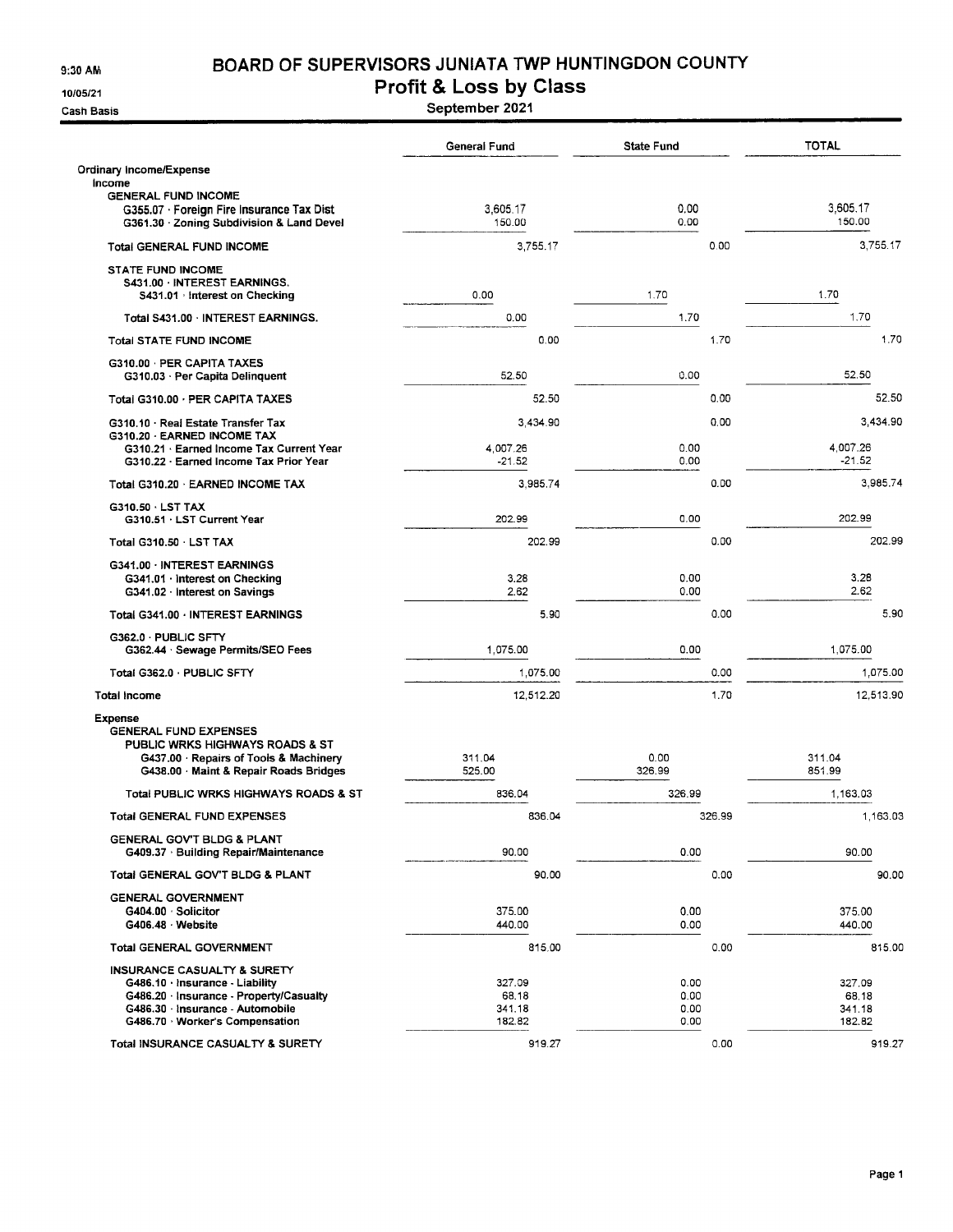$9:30$  AM

10/05/21

**Cash Basis** 

# BOARD OF SUPERVISORS JUNIATA TWP HUNTINGDON COUNTY

Profit & Loss by Class<br>September 2021

| <b>PAYROLL EXPENSES</b><br>P400.05 · Supervisor Wages<br>468.75<br>0.00<br>468.75<br>P400.12 · Roadmaster Wages<br>662.00<br>0.00<br>662.00<br>P405.10 Secretary Wages<br>620.50<br>0.00<br>620.50<br>P409.37 · Building Repair/Maint<br>0.00<br>0.00<br>0.00<br>P432.00 Winter Maintenance<br>0.00<br>0.00<br>0.00<br>P437.00 · Repairs of Tools & Machinery<br>1,050.00<br>0.00<br>1,050.00<br>P438.00 · Repair/Maint Roads & Bridges<br>4,312.50<br>0.00<br>4,312.50<br>P438.20 Land Slide<br>0.00<br>0.00<br>0.00<br><b>PAYROLL EXPENSES - Other</b><br>612.13<br>0.00<br>612.13<br><b>Total PAYROLL EXPENSES</b><br>7.725.88<br>0.00<br>7.725.88<br><b>STATE FUND EXPENSES</b><br>S432.00 · Winter Maintenance Snow Removal<br>0.00<br>838.62<br>838.62<br>S437.00 · Repairs of Tools & Machinery<br>0.00<br>2,222.76<br>2.222.76<br>S438.00 · Repair/Maint Roads & Bridges<br>0.00<br>10,205.10<br>10,205.10<br>S471.00 Debt Service<br>S471.10 Debt Principal<br>0.00<br>1,327.31<br>1,327.31<br>S472.10 Debt interest<br>0.00<br>72.69<br>72.69<br>Total S471.00 · Debt Service<br>0.00<br>1,400.00<br>1,400.00<br><b>Total STATE FUND EXPENSES</b><br>0.00<br>14,666.48<br>14.666.48<br>G400.00 Travel Reimbursement<br>G400.33 · Mileage - Supervisor/Roadmaster<br>62.64<br>0.00<br>62.64<br>Total G400.00 Travel Reimbursement<br>62.64<br>0.00<br>62.64<br>G403.00 Tax Collection<br>G403.28 · Tax Collection Fees<br>79.09<br>0.00<br>79.09<br>Total G403.00 Tax Collection<br>79.09<br>0.00<br>79.09<br>G405.23 · Postage and Delivery<br>107.85<br>0.00<br>107.85<br>G410.00 - Public Safety<br>G419.31 · Sewage Permits (SEO Fees)<br>1,075.00<br>0.00<br>1,075.00<br>Total G410.00 · Public Safety<br>1.075.00<br>0.00<br>1.075.00<br>G442.00 · Utilities<br>95.73<br>0.00<br>95.73<br>G471.00 · Debt Service<br>G471.10 · Debt Principal<br>453.89<br>0.00<br>453.89<br>G472.10 Debt Interest<br>67.14<br>0.00<br>67.14<br>Total G471.00 · Debt Service<br>521.03<br>0.00<br>521.03<br><b>Total Expense</b><br>12,327.53<br>14,993.47<br>27.321.00<br>Net Ordinary Income<br>184.67<br>-14,991.77<br>$-14,807.10$<br>Net income<br>184.67<br>$-14,991.77$<br>$-14.807.10$ | General Fund | <b>State Fund</b> | <b>TOTAL</b> |
|----------------------------------------------------------------------------------------------------------------------------------------------------------------------------------------------------------------------------------------------------------------------------------------------------------------------------------------------------------------------------------------------------------------------------------------------------------------------------------------------------------------------------------------------------------------------------------------------------------------------------------------------------------------------------------------------------------------------------------------------------------------------------------------------------------------------------------------------------------------------------------------------------------------------------------------------------------------------------------------------------------------------------------------------------------------------------------------------------------------------------------------------------------------------------------------------------------------------------------------------------------------------------------------------------------------------------------------------------------------------------------------------------------------------------------------------------------------------------------------------------------------------------------------------------------------------------------------------------------------------------------------------------------------------------------------------------------------------------------------------------------------------------------------------------------------------------------------------------------------------------------------------------------------------------------------------------------------------------------------------------------------------------------------------------------------------------------------------------------------------------------------------------------------------------------------------|--------------|-------------------|--------------|
|                                                                                                                                                                                                                                                                                                                                                                                                                                                                                                                                                                                                                                                                                                                                                                                                                                                                                                                                                                                                                                                                                                                                                                                                                                                                                                                                                                                                                                                                                                                                                                                                                                                                                                                                                                                                                                                                                                                                                                                                                                                                                                                                                                                              |              |                   |              |
|                                                                                                                                                                                                                                                                                                                                                                                                                                                                                                                                                                                                                                                                                                                                                                                                                                                                                                                                                                                                                                                                                                                                                                                                                                                                                                                                                                                                                                                                                                                                                                                                                                                                                                                                                                                                                                                                                                                                                                                                                                                                                                                                                                                              |              |                   |              |
|                                                                                                                                                                                                                                                                                                                                                                                                                                                                                                                                                                                                                                                                                                                                                                                                                                                                                                                                                                                                                                                                                                                                                                                                                                                                                                                                                                                                                                                                                                                                                                                                                                                                                                                                                                                                                                                                                                                                                                                                                                                                                                                                                                                              |              |                   |              |
|                                                                                                                                                                                                                                                                                                                                                                                                                                                                                                                                                                                                                                                                                                                                                                                                                                                                                                                                                                                                                                                                                                                                                                                                                                                                                                                                                                                                                                                                                                                                                                                                                                                                                                                                                                                                                                                                                                                                                                                                                                                                                                                                                                                              |              |                   |              |
|                                                                                                                                                                                                                                                                                                                                                                                                                                                                                                                                                                                                                                                                                                                                                                                                                                                                                                                                                                                                                                                                                                                                                                                                                                                                                                                                                                                                                                                                                                                                                                                                                                                                                                                                                                                                                                                                                                                                                                                                                                                                                                                                                                                              |              |                   |              |
|                                                                                                                                                                                                                                                                                                                                                                                                                                                                                                                                                                                                                                                                                                                                                                                                                                                                                                                                                                                                                                                                                                                                                                                                                                                                                                                                                                                                                                                                                                                                                                                                                                                                                                                                                                                                                                                                                                                                                                                                                                                                                                                                                                                              |              |                   |              |
|                                                                                                                                                                                                                                                                                                                                                                                                                                                                                                                                                                                                                                                                                                                                                                                                                                                                                                                                                                                                                                                                                                                                                                                                                                                                                                                                                                                                                                                                                                                                                                                                                                                                                                                                                                                                                                                                                                                                                                                                                                                                                                                                                                                              |              |                   |              |
|                                                                                                                                                                                                                                                                                                                                                                                                                                                                                                                                                                                                                                                                                                                                                                                                                                                                                                                                                                                                                                                                                                                                                                                                                                                                                                                                                                                                                                                                                                                                                                                                                                                                                                                                                                                                                                                                                                                                                                                                                                                                                                                                                                                              |              |                   |              |
|                                                                                                                                                                                                                                                                                                                                                                                                                                                                                                                                                                                                                                                                                                                                                                                                                                                                                                                                                                                                                                                                                                                                                                                                                                                                                                                                                                                                                                                                                                                                                                                                                                                                                                                                                                                                                                                                                                                                                                                                                                                                                                                                                                                              |              |                   |              |
|                                                                                                                                                                                                                                                                                                                                                                                                                                                                                                                                                                                                                                                                                                                                                                                                                                                                                                                                                                                                                                                                                                                                                                                                                                                                                                                                                                                                                                                                                                                                                                                                                                                                                                                                                                                                                                                                                                                                                                                                                                                                                                                                                                                              |              |                   |              |
|                                                                                                                                                                                                                                                                                                                                                                                                                                                                                                                                                                                                                                                                                                                                                                                                                                                                                                                                                                                                                                                                                                                                                                                                                                                                                                                                                                                                                                                                                                                                                                                                                                                                                                                                                                                                                                                                                                                                                                                                                                                                                                                                                                                              |              |                   |              |
|                                                                                                                                                                                                                                                                                                                                                                                                                                                                                                                                                                                                                                                                                                                                                                                                                                                                                                                                                                                                                                                                                                                                                                                                                                                                                                                                                                                                                                                                                                                                                                                                                                                                                                                                                                                                                                                                                                                                                                                                                                                                                                                                                                                              |              |                   |              |
|                                                                                                                                                                                                                                                                                                                                                                                                                                                                                                                                                                                                                                                                                                                                                                                                                                                                                                                                                                                                                                                                                                                                                                                                                                                                                                                                                                                                                                                                                                                                                                                                                                                                                                                                                                                                                                                                                                                                                                                                                                                                                                                                                                                              |              |                   |              |
|                                                                                                                                                                                                                                                                                                                                                                                                                                                                                                                                                                                                                                                                                                                                                                                                                                                                                                                                                                                                                                                                                                                                                                                                                                                                                                                                                                                                                                                                                                                                                                                                                                                                                                                                                                                                                                                                                                                                                                                                                                                                                                                                                                                              |              |                   |              |
|                                                                                                                                                                                                                                                                                                                                                                                                                                                                                                                                                                                                                                                                                                                                                                                                                                                                                                                                                                                                                                                                                                                                                                                                                                                                                                                                                                                                                                                                                                                                                                                                                                                                                                                                                                                                                                                                                                                                                                                                                                                                                                                                                                                              |              |                   |              |
|                                                                                                                                                                                                                                                                                                                                                                                                                                                                                                                                                                                                                                                                                                                                                                                                                                                                                                                                                                                                                                                                                                                                                                                                                                                                                                                                                                                                                                                                                                                                                                                                                                                                                                                                                                                                                                                                                                                                                                                                                                                                                                                                                                                              |              |                   |              |
|                                                                                                                                                                                                                                                                                                                                                                                                                                                                                                                                                                                                                                                                                                                                                                                                                                                                                                                                                                                                                                                                                                                                                                                                                                                                                                                                                                                                                                                                                                                                                                                                                                                                                                                                                                                                                                                                                                                                                                                                                                                                                                                                                                                              |              |                   |              |
|                                                                                                                                                                                                                                                                                                                                                                                                                                                                                                                                                                                                                                                                                                                                                                                                                                                                                                                                                                                                                                                                                                                                                                                                                                                                                                                                                                                                                                                                                                                                                                                                                                                                                                                                                                                                                                                                                                                                                                                                                                                                                                                                                                                              |              |                   |              |
|                                                                                                                                                                                                                                                                                                                                                                                                                                                                                                                                                                                                                                                                                                                                                                                                                                                                                                                                                                                                                                                                                                                                                                                                                                                                                                                                                                                                                                                                                                                                                                                                                                                                                                                                                                                                                                                                                                                                                                                                                                                                                                                                                                                              |              |                   |              |
|                                                                                                                                                                                                                                                                                                                                                                                                                                                                                                                                                                                                                                                                                                                                                                                                                                                                                                                                                                                                                                                                                                                                                                                                                                                                                                                                                                                                                                                                                                                                                                                                                                                                                                                                                                                                                                                                                                                                                                                                                                                                                                                                                                                              |              |                   |              |
|                                                                                                                                                                                                                                                                                                                                                                                                                                                                                                                                                                                                                                                                                                                                                                                                                                                                                                                                                                                                                                                                                                                                                                                                                                                                                                                                                                                                                                                                                                                                                                                                                                                                                                                                                                                                                                                                                                                                                                                                                                                                                                                                                                                              |              |                   |              |
|                                                                                                                                                                                                                                                                                                                                                                                                                                                                                                                                                                                                                                                                                                                                                                                                                                                                                                                                                                                                                                                                                                                                                                                                                                                                                                                                                                                                                                                                                                                                                                                                                                                                                                                                                                                                                                                                                                                                                                                                                                                                                                                                                                                              |              |                   |              |
|                                                                                                                                                                                                                                                                                                                                                                                                                                                                                                                                                                                                                                                                                                                                                                                                                                                                                                                                                                                                                                                                                                                                                                                                                                                                                                                                                                                                                                                                                                                                                                                                                                                                                                                                                                                                                                                                                                                                                                                                                                                                                                                                                                                              |              |                   |              |
|                                                                                                                                                                                                                                                                                                                                                                                                                                                                                                                                                                                                                                                                                                                                                                                                                                                                                                                                                                                                                                                                                                                                                                                                                                                                                                                                                                                                                                                                                                                                                                                                                                                                                                                                                                                                                                                                                                                                                                                                                                                                                                                                                                                              |              |                   |              |
|                                                                                                                                                                                                                                                                                                                                                                                                                                                                                                                                                                                                                                                                                                                                                                                                                                                                                                                                                                                                                                                                                                                                                                                                                                                                                                                                                                                                                                                                                                                                                                                                                                                                                                                                                                                                                                                                                                                                                                                                                                                                                                                                                                                              |              |                   |              |
|                                                                                                                                                                                                                                                                                                                                                                                                                                                                                                                                                                                                                                                                                                                                                                                                                                                                                                                                                                                                                                                                                                                                                                                                                                                                                                                                                                                                                                                                                                                                                                                                                                                                                                                                                                                                                                                                                                                                                                                                                                                                                                                                                                                              |              |                   |              |
|                                                                                                                                                                                                                                                                                                                                                                                                                                                                                                                                                                                                                                                                                                                                                                                                                                                                                                                                                                                                                                                                                                                                                                                                                                                                                                                                                                                                                                                                                                                                                                                                                                                                                                                                                                                                                                                                                                                                                                                                                                                                                                                                                                                              |              |                   |              |
|                                                                                                                                                                                                                                                                                                                                                                                                                                                                                                                                                                                                                                                                                                                                                                                                                                                                                                                                                                                                                                                                                                                                                                                                                                                                                                                                                                                                                                                                                                                                                                                                                                                                                                                                                                                                                                                                                                                                                                                                                                                                                                                                                                                              |              |                   |              |
|                                                                                                                                                                                                                                                                                                                                                                                                                                                                                                                                                                                                                                                                                                                                                                                                                                                                                                                                                                                                                                                                                                                                                                                                                                                                                                                                                                                                                                                                                                                                                                                                                                                                                                                                                                                                                                                                                                                                                                                                                                                                                                                                                                                              |              |                   |              |
|                                                                                                                                                                                                                                                                                                                                                                                                                                                                                                                                                                                                                                                                                                                                                                                                                                                                                                                                                                                                                                                                                                                                                                                                                                                                                                                                                                                                                                                                                                                                                                                                                                                                                                                                                                                                                                                                                                                                                                                                                                                                                                                                                                                              |              |                   |              |
|                                                                                                                                                                                                                                                                                                                                                                                                                                                                                                                                                                                                                                                                                                                                                                                                                                                                                                                                                                                                                                                                                                                                                                                                                                                                                                                                                                                                                                                                                                                                                                                                                                                                                                                                                                                                                                                                                                                                                                                                                                                                                                                                                                                              |              |                   |              |
|                                                                                                                                                                                                                                                                                                                                                                                                                                                                                                                                                                                                                                                                                                                                                                                                                                                                                                                                                                                                                                                                                                                                                                                                                                                                                                                                                                                                                                                                                                                                                                                                                                                                                                                                                                                                                                                                                                                                                                                                                                                                                                                                                                                              |              |                   |              |
|                                                                                                                                                                                                                                                                                                                                                                                                                                                                                                                                                                                                                                                                                                                                                                                                                                                                                                                                                                                                                                                                                                                                                                                                                                                                                                                                                                                                                                                                                                                                                                                                                                                                                                                                                                                                                                                                                                                                                                                                                                                                                                                                                                                              |              |                   |              |
|                                                                                                                                                                                                                                                                                                                                                                                                                                                                                                                                                                                                                                                                                                                                                                                                                                                                                                                                                                                                                                                                                                                                                                                                                                                                                                                                                                                                                                                                                                                                                                                                                                                                                                                                                                                                                                                                                                                                                                                                                                                                                                                                                                                              |              |                   |              |
|                                                                                                                                                                                                                                                                                                                                                                                                                                                                                                                                                                                                                                                                                                                                                                                                                                                                                                                                                                                                                                                                                                                                                                                                                                                                                                                                                                                                                                                                                                                                                                                                                                                                                                                                                                                                                                                                                                                                                                                                                                                                                                                                                                                              |              |                   |              |
|                                                                                                                                                                                                                                                                                                                                                                                                                                                                                                                                                                                                                                                                                                                                                                                                                                                                                                                                                                                                                                                                                                                                                                                                                                                                                                                                                                                                                                                                                                                                                                                                                                                                                                                                                                                                                                                                                                                                                                                                                                                                                                                                                                                              |              |                   |              |
|                                                                                                                                                                                                                                                                                                                                                                                                                                                                                                                                                                                                                                                                                                                                                                                                                                                                                                                                                                                                                                                                                                                                                                                                                                                                                                                                                                                                                                                                                                                                                                                                                                                                                                                                                                                                                                                                                                                                                                                                                                                                                                                                                                                              |              |                   |              |
|                                                                                                                                                                                                                                                                                                                                                                                                                                                                                                                                                                                                                                                                                                                                                                                                                                                                                                                                                                                                                                                                                                                                                                                                                                                                                                                                                                                                                                                                                                                                                                                                                                                                                                                                                                                                                                                                                                                                                                                                                                                                                                                                                                                              |              |                   |              |
|                                                                                                                                                                                                                                                                                                                                                                                                                                                                                                                                                                                                                                                                                                                                                                                                                                                                                                                                                                                                                                                                                                                                                                                                                                                                                                                                                                                                                                                                                                                                                                                                                                                                                                                                                                                                                                                                                                                                                                                                                                                                                                                                                                                              |              |                   |              |